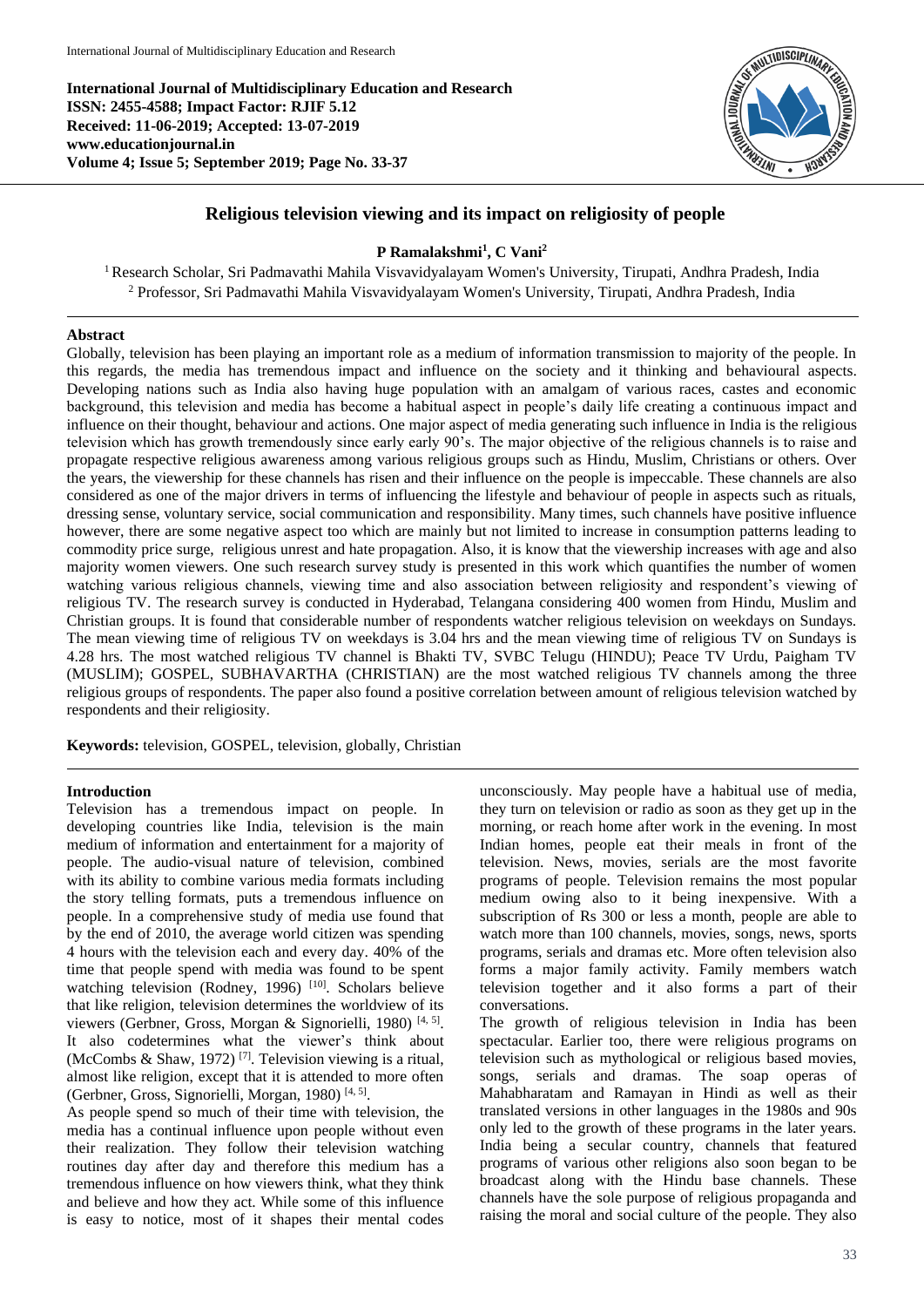have a huge viewership. The programs have been successful in creating a feeling of deeper religiosity in people, one that goes beyond mere belief and simple forms of worship. Religious TV channels broadcast programs that dwell upon the various festivals and forms of worship that is especially true to Hinduism. Every festival is preceded by programs that elaborate on how to worship, the rituals and the benefits associated with it, with religious gurus and pundits drawing upon references in the scriptures. This has seen a surge in people trying to follow the ritualistic forms of celebration, gathering the materials that are sued to worship, the food associated with every festivals, dressing up in colors and materials related to every festival and trying to diligently follow the ritualistic methods as prescribed by these channels. This has also seen a surge in commercialization, with the goods and materials associated with festivals in much demand during festivals and also a surge in their prices.

The number of people visiting temples and other places of worship during festivals has also seen a tremendous increase in recent years. Religious TV channels show these places of worship and other holy places associated with one's religion, a kind of religious tourism programs that has led to the popularity of these places. Religious tourism has received a boost owing to these TV channels and programs, with people thronging places of worship in hundreds and thousands. For one, religious TV channels inculcate a feeling in the people that religion is important and mainstream in their lives. From simple forms of worship to more elaborate rituals, these channels explain everything in detail that is related to ritualistic worship. This influences people to adopt these practices as worship is also associated with gaining material or other benefits in life or removing the problems that come with life and living. Most channels suggest remedies such as performing specific poojas, rituals, wearing gemstones or other materials, eating and offering specific kinds of food to people and animals, etc to gain good luck and get rid of problems in life. On one hand, this has led to an intensification of religiosity in people, on the other it has also led to consumerism and an increase in consumption patterns. Several studies have concluded that watching religious television does increase the religiosity of people (Abelman, 1984; Graham, 2013; Schwartz, 1992)<sup>[1, 6, 9]</sup>. Researchers have also found in numerous studies that television programs impact the cultural position of individuals and groups. It also impacts the life style of people and their religious understanding. Many people shape their religious understanding by watching television. Most religious television programs also present some of the most conservative views especially regarding the role of women, the manner of their dressing and behavior and relationships with other members of the family and community. It is then to be seen if religious television programs and channels will lead to the formation of an increasingly conservative society and whether it is in conflict with the more modern ways of living. Research has shown that people who watch religious shows take them seriously. What leads people to consume religion on television is a sense of social responsibility: that they are doing it not just for themselves, but also for others, be it their families or communities (Biberman *et al*, 2006) [2] .

There are also social and familial impacts of watching religious television. When people tend to become more religious by internalizing the religious messages that they view on television, it also affects their worldview, including family dynamics and their relationships in the community. Household activities may become more traditional and conservative, adhering to their religious and cultural practices. The amount of time that the family spends in religious activities such as worship, preparing for worship and conducting rituals and visiting holy places and temples might increase. Reading religious texts may also increase. The market of religious books, materials related to worship has also grown proportionately in recent times. There is also a danger of superstitious beliefs that might be propagated by these channels in the name of religion. For e.g. most channels have a regular horoscope reading, encouraging people to contact the host for a more detailed analysis and predictions of their horoscope. This is in addition to the daily forecasts that are read out for each zodiac sign on television. The wearing of specific gems for remedies and the subsequent selling of them by the sponsoring agencies has also been on the rise. Such programs also rise in the wake of natural events such as eclipses for instance, where programs tell people elaborately on the practices that they need to do during the eclipse. While this is in contradiction to the mainstream scientific findings, it is still believed and put into practice by people.

A survey by Nielsen  $(2016)$  <sup>[8]</sup> found more women viewers per. Household than men for religious television viewership. The average for women viewers was 74% as compared to 42% men viewers. The survey was conducted across 5 counties in the USA. The survey suggests that the main reason for this is that most programs are broadcast at times when women are at leisure to watch them. However, on Sunday mornings, when most religious programs are telecast, the audience is equally male and female, compared to evenings, when the audience is mostly women. The Nielsen survey indicates that only three (Out of 52) religious programs in which men equal or outnumber women as viewers. These three are comparatively small programs: "What Does the Bible say?" (Audience = 20, 100: 45% men and 45% women); "Tree house Club,"(audience  $= 20,100$ 19% men and 9% women); and "Missionaries in Action," (audience  $= 16,060,44\%$  men and 38% women). There are individual differences for each program as far as men as women viewers are concerned. Some programs have more than 61% audience of women viewers. The study also found that viewership of religious television increases with age. It is especially found to be true for women above 50 years and above. Older women watch more religious television than older men. Younger men watch the least as compared to any adult group.

The present paper presents findings of a research study from a survey of 400 women of which 150 were Hindus, 150 were Muslims and 150 were Christians. The survey was conducted in the city of Hyderabad in Telangana. The city of Hyderabad has Hindus, Muslims and Christians in its population. A questionnaire wad used to elicit the data. A religiosity index was used to gather test the religiosity of people after establishing its reliability and validity.

The sample was selected using the stratified random sample selection method, dividing Hyderabad into strata based on Municipal corporations and choosing the respondents of each religion randomly from the strata.

#### **The paper addresses the following research questions**

**RQ 1:** What are the religious TV channels watched by respondents?

**RQ 2:** For how much time do respondents watch religious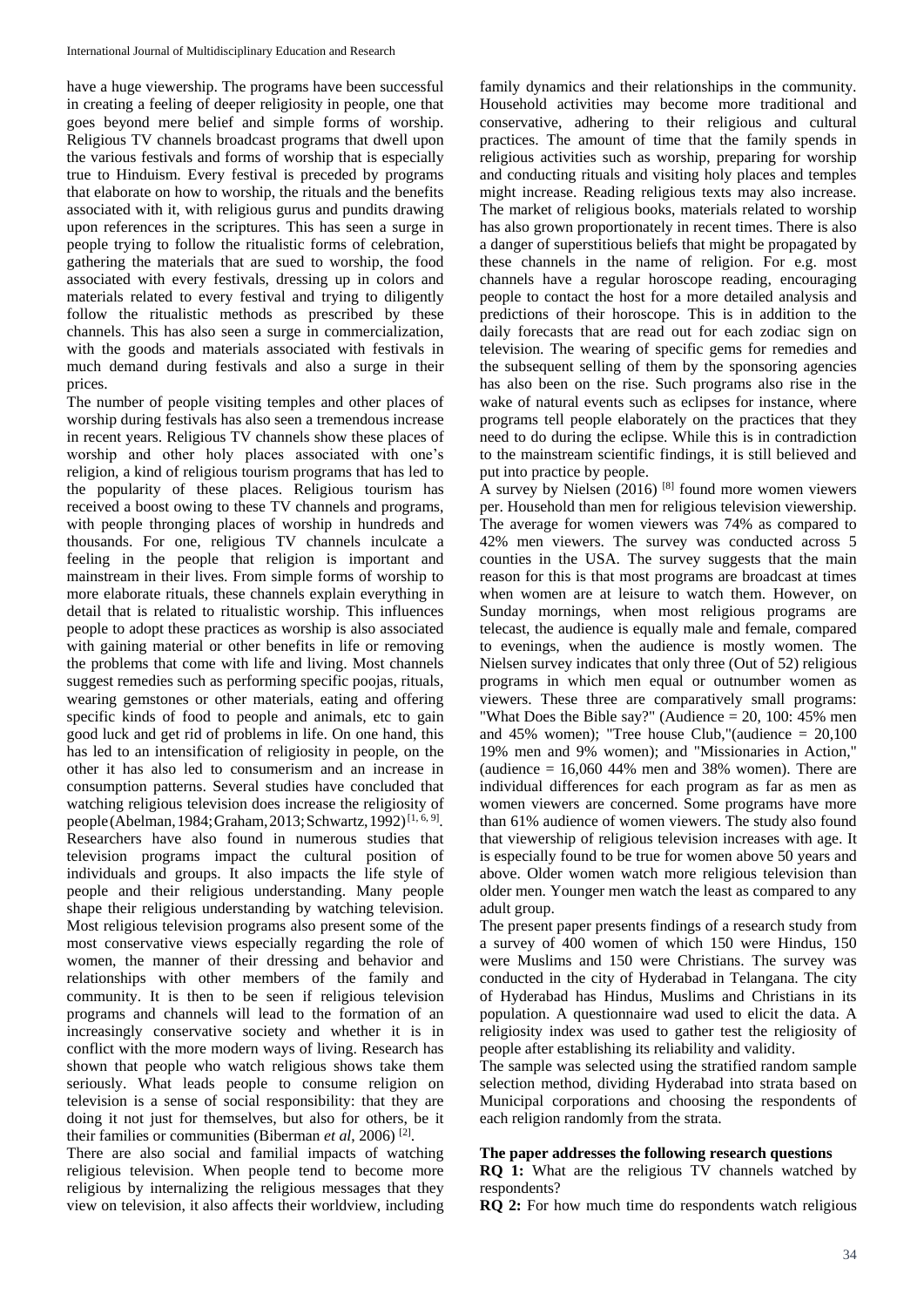#### TV on weekdays?

**RQ 3:** For how much time do respondents watch religious TV on Sundays?

**RQ 4:** Is there an association between religiosity and respondent's viewing of religious TV?

#### **The study found that**



**Fig 1:** Religious TV Channels watched by Hindu respondents

The above figure shows that among the Hindu respondents, maximum number of respondents watch SVBC Telugu (78%), followed by Bhakti TV (73%), Sai TV (42%), SVBC Tamil (34%), Sanskar TV (21%) and Hindu Dharmam (11%). Respondents were asked to write down all the TV channels they watch, therefore there were multiple answers to the question.



**Fig 2:** Religious TV Channels watched by Christian respondents

As per the above figure, maximum number of respondents watch Gospel (89%), 67% of Christian respondents watch Subhavartha, 34% watch Nireekshana TV and Rakshana TV, 21% watch Velugu.



**Fig 3:** Religious TV Channels watched by Muslim respondents

As per the above figure, among the Muslim respondents, maximum number of respondents watch Peace TV Urdu (86%), followed by Paigham TV (76%), Labbaik TV (72%) and Bethat TV (45%).

**Table 1:** Duration of watching religious TV programs

|   | <b>Duration</b>        | <b>Religion of respondents</b> |              |
|---|------------------------|--------------------------------|--------------|
|   | One year or less       | Hindu                          | 12 (08.00%)  |
|   |                        | Muslim                         | 16 (10.66%)  |
|   |                        | Christian                      | 02(01.33%)   |
|   | One to two years       | Hindu                          | 25 (16.66%)  |
|   |                        | Muslim                         | 31 (20.66%)  |
|   |                        | Christian                      | 21 (14.00%)  |
| 3 | More than two<br>years | Hindu                          | 113 (75.33%) |
|   |                        | Muslim                         | 103 (68.66%) |
|   |                        | Christian                      | 128 (85.33%) |

As per the above table maximum number of respondents in all the three religious categories have been watching religious TV for more than two years = Hindu: 75%;  $Muslim = 67\%$ ; Christian=85%.

16% of Hindu respondents, 31% Muslim respondents, 21% Christian respondents have been watching religious TV for one to two years.

8% of Hindu respondents, 10% Muslim respondents, 1% Christian respondents have been watching religious TV for the past one year only.



**Fig 4:** Respondent's viewing of religious TV programs (Hours in a day)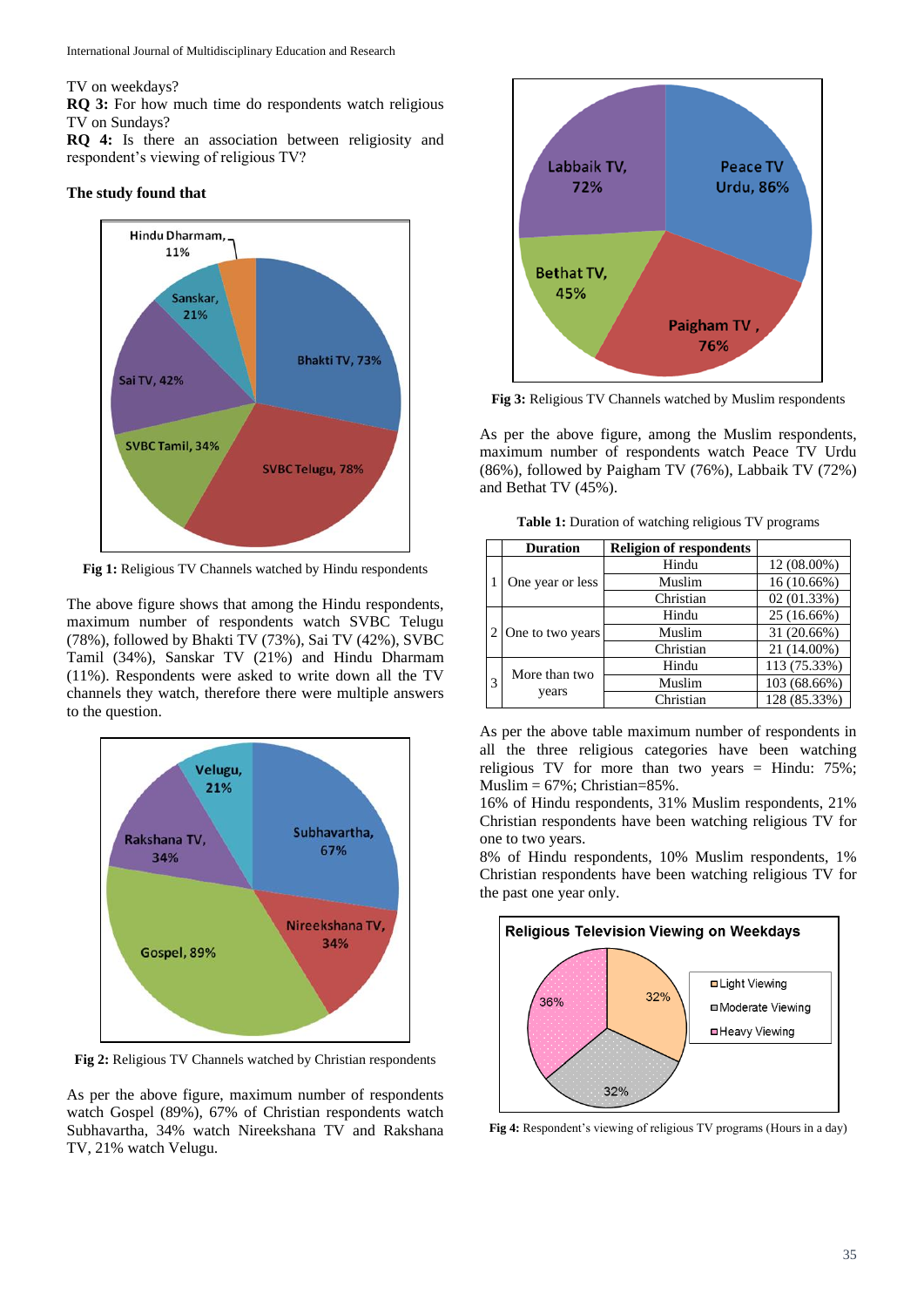**Table 2**

| <b>S. No.</b> | <b>Description</b>                                      | Mean S.D |  |
|---------------|---------------------------------------------------------|----------|--|
|               | Viewing time of Religious TV on Weekdays   3.04   1.111 |          |  |

**Light viewers:** watching for 2 or less than 2 hrs. a day. **Moderate viewers:** watching for 2 to 4 hrs. a day. **Heavy viewers:** watching for 4 or more hrs. a day.

The Pie-Diagram shows that 32% of the respondents in this

study are light viewers of religious TV, viewing two or less than two hours of religious television a day. An equal number of respondents (32%) are moderate viewers, watching religious television for two to four hours a day. Compared to these two groups however, 36% of the respondents are in the heavy viewer's category, watching religious television of more than 4 hours a day. The mean scores of religious TV viewing per day is 3.04 hrs.



**Fig 5:** Religious Television Viewing on Sundays

| Table 3 |                                                   |                 |  |  |  |  |  |  |  |
|---------|---------------------------------------------------|-----------------|--|--|--|--|--|--|--|
| S. No.  | <b>Description</b>                                | <b>Mean S.D</b> |  |  |  |  |  |  |  |
|         | Viewing time of respondents on Sundays 4.28 0.878 |                 |  |  |  |  |  |  |  |

The pie-diagram reveals that on Sundays, the figure changes dramatically from that of religious television viewing on weekdays. A majority of the respondents (80%) are heavy viewers on Sundays, watching more than four hours of religious television per day. This is a considerable increase from their viewing on weekdays. This is followed by 16% of respondents who are moderate viewers (two to four hours a day) and very few (4%) are light viewers, watching two or less than two hours of religious television a day. The mean viewing time of respondents on Sundays is 4.28 hours.

|                           |                     | <b>Religious TV Viewing Hrs.</b> | <b>Religiosity</b> |
|---------------------------|---------------------|----------------------------------|--------------------|
| Religious TV Viewing Hrs. | Pearson Correlation |                                  | $146**$            |
|                           | P Value             |                                  | .004               |
|                           | Pearson Correlation | $146**$                          |                    |
| Religiosity               | P Value             | .004                             |                    |

\*\* Correlation is significant at the 0.01 level (2-tailed).

The above table shows that Pearson Correlation Coefficient is equal to. 146\*\* with p value 0.004, which is significant at 1% level. Hence we can say that there exists a positive correlation between amount of religious television watched by respondents and their religiosity. This shows that as the time of watching religious television increases, their religiosity also increases. This finding is important as it indicates that the more women watch religious TV, the more religious they become.

### **Conclusions**

It is found that considerable number of respondents watcher religious television on weekdays on Sundays. The mean viewing time of religious TV on weekdays is 3.04 hrs and the mean viewing time of religious TV on Sundays is 4.28 hrs. The most watched religious TV channel is Bhakti TV, SVBC Telugu (Hindu); Peace TV Urdu, Paigham TV (Muslim); Gospel, Subhavartha (Christian) are the most watched religious TV channels among the three religious groups of respondents. The paper also found a positive correlation between amount of religious television watched by respondents and their religiosity.

#### **References**

1. Abelman Robert. Why Do People Watch Religious TV?

A Uses and Gratifications Approach, Review of Religion. 2000; 29(2):199-210.

- 2. Biberman Sahar Gul, Feryaz Ocakli. Channeling Islam: Religious Narratives on Pakistani Television and Their Influence on Pakistani Youth, Yelena, Asian Affairs: An American Review. 2006; 43:78-97.
- 3. Bicer, Ramazan. The Importance of the TV on the Religious Understanding of Turkish People, Ejovoc (Electronic Journal of Vocational Colleges). 2011; 1(1):177-183.
- 4. Gerbner G, Gross L, Signorielli N, Morgan M. Aging with television: Images on television drama and conceptions of social reality. Journal of Communication. 1980; 30(l):37-47.
- 5. Gerbner George, Gross L, Morgan, Michael, Signorielli Nancy. Growing up with television: The cultivation perspective. In Television Violence, Victimization and Power, American Behavioral Scientist. 1980; 23:5.
- 6. Graham Harvey. Food, Sex and Strangers: Understanding Religion as Everyday Life, Rutledge, London, 2013.
- 7. McCombs M, Shaw D. The Agenda-Setting Function of Mass Media. Public Opinion Quarterly. 1972; 36:176- 187.
- 8. Nielsen Kai. God and the Good: Does Morality Need